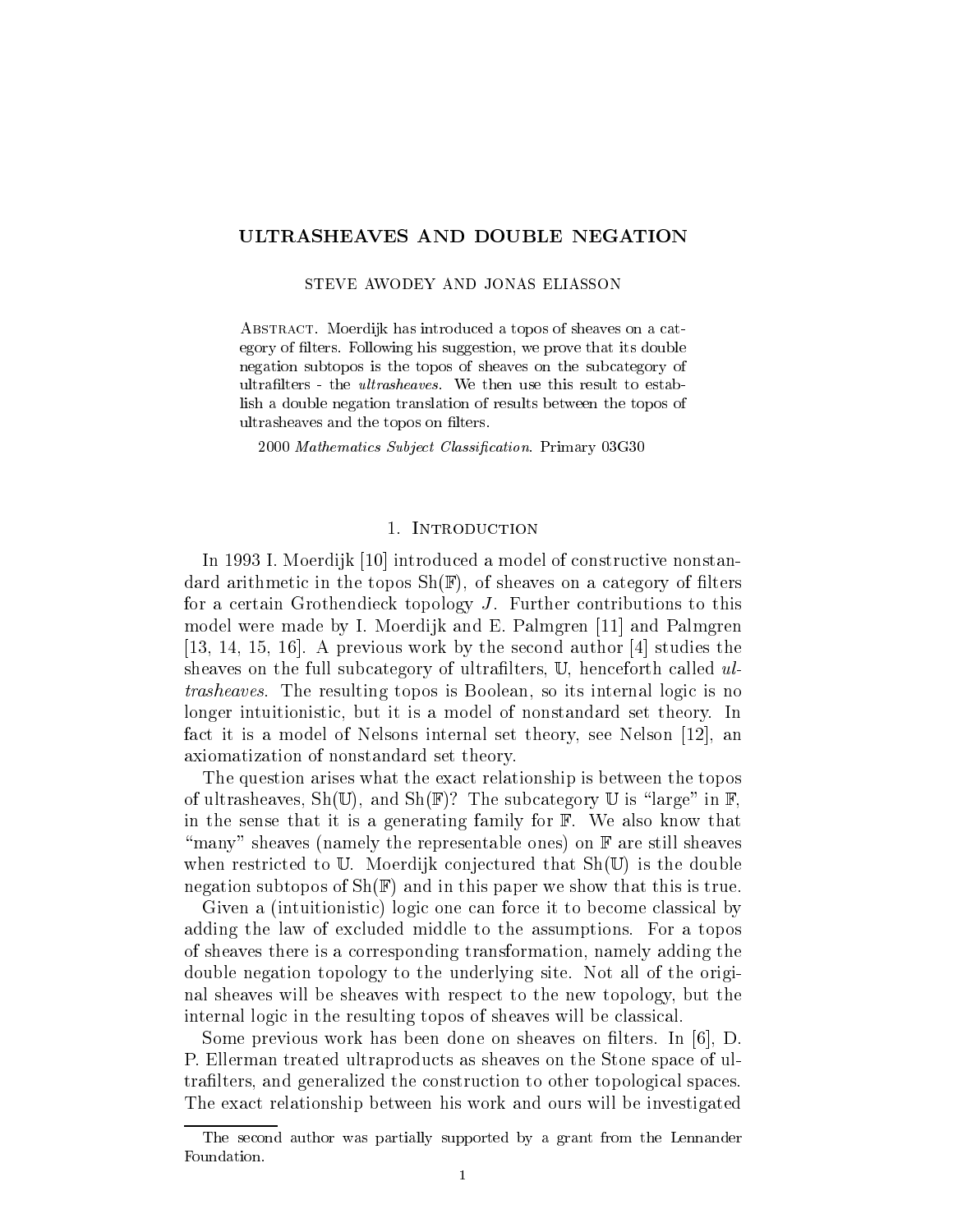elsewhere; briefly, there is a connected covering of Ellerman's topos by a slice of the topos  $\text{Sh}(\mathbb{F})$ . Other work on filter categories has been done by M. Makkai [9], A. M. Pitts [17, 18, 19] and C. Butz [2]. Pitts uses the filter construction on coherent categories to prove completeness and interpolation results. Makkai's topos of types is related to the prime filters in Pitts construction. The precise relation between the two toposes is considered by Butz, who uses filters to construct generic saturated models of intuitionistic first-order theories.

In the second section of this paper we collect some definitions and results we will need subsequently. Then, in the third section, we prove that the topos  $\text{Sh}(\mathbb{U})$  is equivalent to a topos of sheaves on  $\mathbb{F}$  for a finer topology than J, thereby showing that  $\text{Sh}(\mathbb{U})$  is in fact a subtopos of  $\text{Sh}(\mathbb{F})$ . This is, of course, also useful in a setting (e.g. constructive mathematics) where you want to avoid using ultrafilters.

In the following fourth section we prove that this smaller topos on  $\mathbb F$ is in fact equivalent to the double negation subtopos of  $\text{Sh}(\mathbb{F})$ . Finally, in the fth section we establish a double negation translation of results between  $\text{Sh}(\mathbb{U})$  and  $\text{Sh}(\mathbb{F})$ .

# 2. Preliminary definitions and results

**Definition 2.1.** The category **F** has as *objects* pairs  $(A, \mathcal{F})$ , where A is a set and F a filter on A. The morphisms  $\alpha : (A, \mathcal{F}) \to (B, \mathcal{G})$  are equivalence classes of partial functions  $\alpha : A \to B$  such that a set and  $\mathcal F$  a filter on A. The morphisms<br>quivalence classes of partial functions  $\alpha : A -$ <br>(i)  $\alpha$  is defined on some  $F \in \mathcal F$ ,

(i)  $\alpha$  is defined on some  $F \in \mathcal{F}$ ,<br>(ii)  $\alpha^{-1}(G) \in \mathcal{F}$ , for all  $G \in \mathcal{G}$ .

Two such partial functions  $\alpha : F \to B$  and  $\alpha' : F' \to B$  are equivalent if there is  $E \subseteq F \cap F'$  in F such that  $\alpha|_E = \alpha'|_E$ .

A filter  $\mathcal F$  on a set  $A$  is a non-empty collection of subsets of  $A$  which is closed under intersections and supersets. A maximal filter is called an *ultrafilter*, these filters  $\mathcal F$  are distinguished by the property that for any subset B of A, either B or the complement of B is in  $\mathcal{F}$ . This category of filters  $\mathbb F$  was introduced by V. Koubek and J. Reiterman [7] and studied further by A. Blass [1].

Note that for almost all equivalence classes  $\alpha : (A, \mathcal{F}) \to (B, \mathcal{G})$ there is a total continuous function  $f : A \rightarrow B$  representing  $\alpha$ . The only exception is if B is the empty set. Then there is a morphism  $\alpha$ :  $(A, \mathcal{F}) \rightarrow (\emptyset, \{\emptyset\})$  only if the filter  $\mathcal F$  contains  $\emptyset$  (i.e. if  $\mathcal F$  is improper). In this case,  $\alpha$  is the unique such morphism and an isomorphism  $\mathcal{F} \cong$  $(\emptyset, \{\emptyset\})$ . The filter on the empty set,  $(\emptyset, \{\emptyset\})$ , is the initial object 0 in **F.** Terminal object 1 is  $({0}, {0})$ .

From Koubek and Reiterman [7] we have the following useful characterizations:

**Proposition 2.2.** For morphisms  $\alpha$  :  $(A, \mathcal{F}) \rightarrow (B, \mathcal{G})$  we have: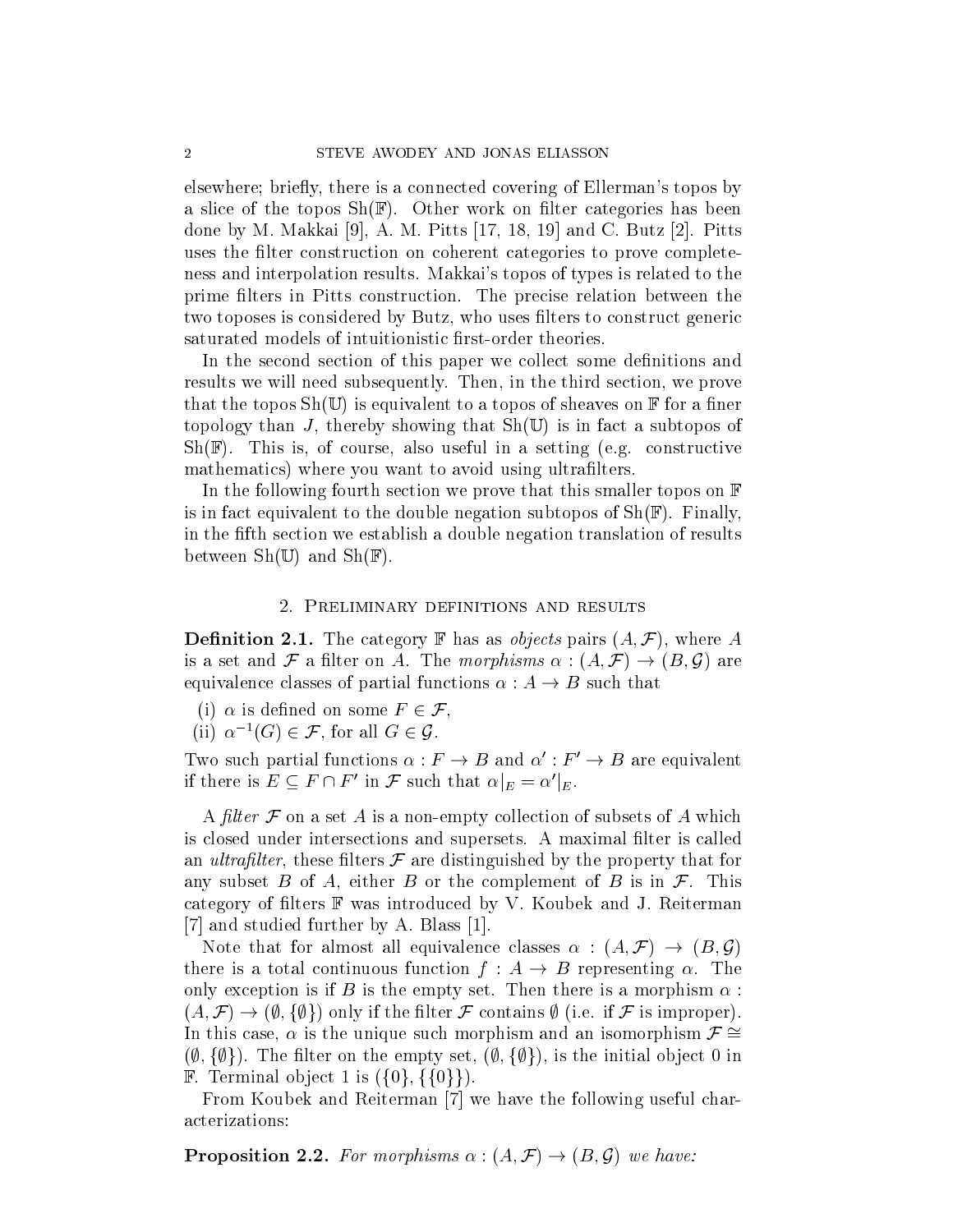- ULTRASHEAVES AND DOUBLE NEGATION 3<br>(i)  $\alpha$  is monic if and only if there is an  $F \in \mathcal{F}$  such that  $\alpha$  is injective on  $F$ , (i)  $\alpha$  is monic if and only if there is an  $F \in \mathcal{F}$  such that  $\alpha$  is injection  $F$ ,<br>(ii)  $\alpha$  is epic if and only if  $\alpha(F) \in \mathcal{G}$ , for all  $F \in \mathcal{F}$ .
- 

These characterizations hold true also in U, but the situation is further simplified by the fact that all morphisms in  $\mathbb U$  are epi, as the reader can check.

Moerdijk (in [10]) defined a subcanonical Grothendieck topology  $J$ on <sup>F</sup> as follows:

**Definition 2.3.** A finite family  $\{\alpha_i : \mathcal{G}_i \to \mathcal{F}\}_{i=1}^n$  is a *J-covering* if the induced map<br> $\mathcal{G}_1 + \ldots + \mathcal{G}_n \to \mathcal{F}$ induced map

$$
\mathcal{G}_1 + \ldots + \mathcal{G}_n \to \mathcal{F}
$$

is an epimorphism.

Over the resulting site he studied, in particular, the representable sheaves

of the form  $^*S = \text{Hom}_{\mathbb{F}}(-, (S, \{S\}))$ . At any filter

 $\mathcal{F},^*S(\mathcal{F})$  is the reduced power of S over

 $\mathcal F$  (for more on reduced powers, and their use in model theory, see for instance C.C. Chang and H.J. Keisler [3]). Thus restricting the underlying category to the full subcategory <sup>U</sup> one can study ultrapowers as sheaves.

For the ultrafilters in  $\mathbb F$  we have the following result from Palmgren [14]:

# Theorem 2.4.

- $(i)$  Any morphism from a proper filter to an ultrafilter is a covering map.
- (ii) Any cover of an ultrafilter contains a single map covering the ultrafilter.

The topology induced on  $\mathbb U$  by  $(\mathbb F, J)$  is the atomic topology. In Eliasson [4] it is proved that all representable sheaves on  $\mathbb F$  are still sheaves when restricted to U. Thus the atomic topology is subcanonical.

We now turn our interest to the internal logics of the toposes  $\text{Sh}(\mathbb{F})$ and  $\text{Sh}(\mathbb{U})$ . Since we want  $\text{Sh}(\mathbb{F})$  and  $\text{Sh}(\mathbb{U})$  to really be toposes, we have to make the category  $\mathbb F$  into a set. Formally, this is done by introducing a universe of sets into set theory, e.g.  $V_{\kappa}$ , where  $\kappa$  is an inaccessible cardinal. We will write product and coproduct in Sets instead of small product and small coproduct in  $V_{\kappa}$ . For more details see Palmgren [14] and Eliasson [4].

Let L be a first order language and  $I = \langle S, R_1, R_2, \ldots, f_1, \ldots, c_1, \ldots \rangle$ an  $L$ -structure. Let  $I$ , the -transform of  $I$ , be the  $L$ -structure in  $\blacksquare$  $\text{Sh}(\mathbb{U})$  defined as follows:

Set S: S the representable sheaf previously dened.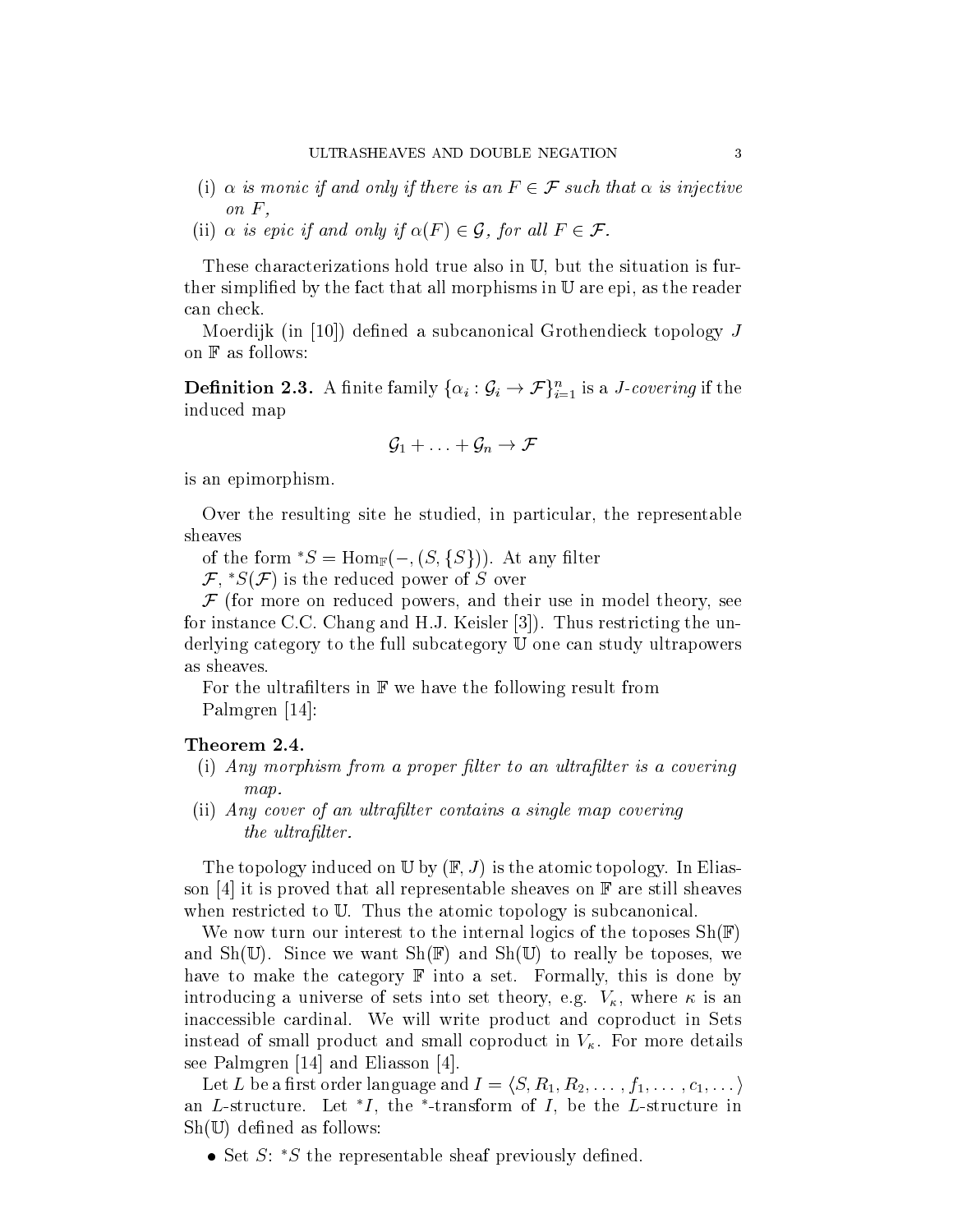$\bullet$  Constant  $s \in S$ : s constant function

 $\lambda x.s \in {^*S}(\mathcal{U}).$ 

• Relation  $B \subseteq S$ : R subsheaf of S given at  $U$  by  $R \subseteq S$ : \* $R$  subsheaf of \* $S$  given at  $U$  by<br>  $\alpha \in {^*R}(\mathcal{U}) \Longleftrightarrow (\exists U \in \mathcal{U})(\forall x \in U)\alpha(x) \in R.$ 

$$
u \in {}^*R(\mathcal{U}) \Longleftrightarrow (\exists U \in \mathcal{U})(\forall x \in U)\alpha(x) \in R.
$$

 $\bullet$  runction  $\tau$  :  $\tau$   $\rightarrow$   $S$ :  $\tau$  representable natural transformation from  $T$  to  $S$  given at U by

$$
^*f_{\mathcal{U}}(\alpha) = \lambda x.f(\alpha(x)).
$$

We also define what it means to be *standard* for a  $\gamma \in \mathcal{D}(\mathcal{U})$ :  $\mathcal{L}(\alpha) = \lambda x.$   $\mathcal{L}(\alpha(x))$ .<br>
St( $\gamma$ ) if and only if  $\gamma$  is constant on some  $U \in \mathcal{U}$ .

• St( $\gamma$ ) if and only if  $\gamma$  is constant on some  $U \in \mathcal{U}$ .

Thus every L-structure I (in Sets) gives rise to an  $L \cup \{St\}$ -structure  $I^*I$  in Sh(U). With the standard predicate we can use Sh(U) to model non-standard theories such as Nelsons [12] (see Eliasson [4]).

We have the usual interpretation of the the logical symbols in the two Grothendieck toposes. Below we give the sheaf semantics for Sh(U) in full detail. For the more complicated case  $\text{Sh}(\mathbb{F})$  we refer the reader to Palmgren [14].

**Theorem 2.5.** Let U be an ultrafilter,  $\Phi$  and  $\Psi$  arbitrary formulas and  $\alpha \in {}^*T(\mathcal{U})$ . Then

\n- (i) 
$$
\mathcal{U} \Vdash \Phi(\alpha) \land \Psi(\alpha)
$$
 if and only if  $\mathcal{U} \Vdash \Phi(\alpha)$  and  $\mathcal{U} \Vdash \Psi(\alpha)$ ,
\n- (ii)  $\mathcal{U} \Vdash \Phi(\alpha)$  and  $\mathcal{U} \Vdash \Psi(\alpha)$ ,  $\mathcal{U} \Vdash \Phi(\alpha) \lor \Psi(\alpha)$  if and only if  $\mathcal{U} \Vdash \Phi(\alpha)$  or  $\mathcal{U} \Vdash \Psi(\alpha)$ ,
\n- (iii)  $\mathcal{U} \Vdash \Phi(\alpha)$  or  $\mathcal{U} \Vdash \Psi(\alpha)$ , if and only if  $\mathcal{U} \Vdash \Phi(\alpha)$  if and only if  $\mathcal{U} \Vdash \Phi(\alpha)$ ,
\n- (iv)  $\mathcal{U} \Vdash \neg \Phi(\alpha)$  if and only if  $\mathcal{U} \Vdash \Phi(\alpha)$ ,
\n- (v)  $\mathcal{U} \Vdash (\exists x \in {}^*S)\Phi(\alpha, x)$  if and only if  $\text{for some } \beta : \mathcal{V} \to \mathcal{U}$  and  $\delta \in {}^*S(\mathcal{V})$ ,  $\mathcal{V} \Vdash \Phi(\alpha \circ \beta, \delta)$ ,
\n- (vi)  $\mathcal{U} \Vdash (\forall x \in {}^*S)\Phi(\alpha, y)$  if and only if
\n

for all  $\beta : \mathcal{V} \to \mathcal{U}$  and  $\delta \in {}^*S(\mathcal{V})$ 

As is evident in the theorem above, the internal logic in 
$$
Sh(\mathbb{U})
$$
 is classical, i.e. the topos is Boolean.

 $V \Vdash \Psi(\alpha \circ \rho, \theta).$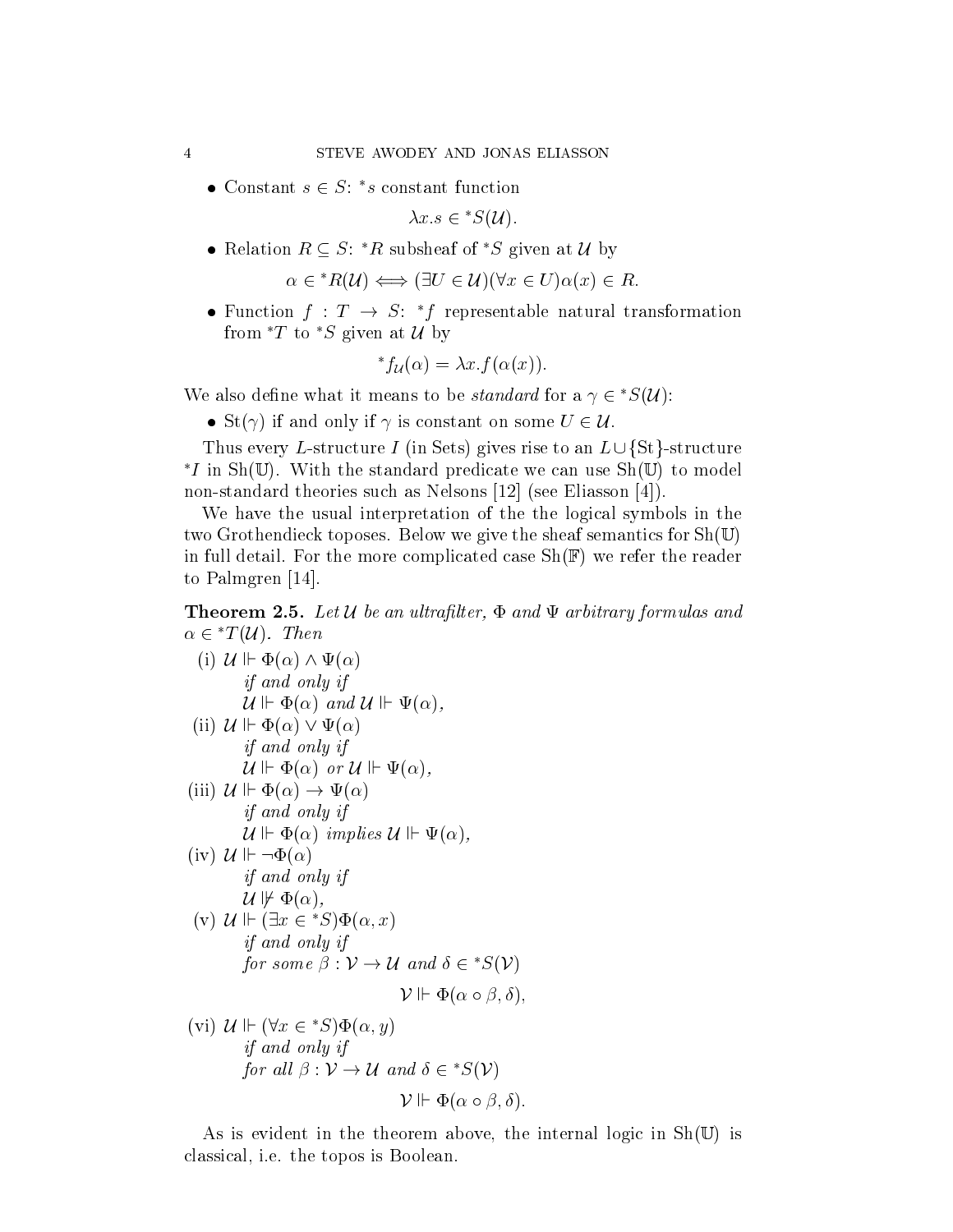We think of the ultrasheaves as generalized ultrapowers. This is justied by the following generalization to ultrasheaves of Los's theorem for ultrapowers.

**Theorem 2.6** (Moerdijk). Let F be a nuer,  $\Theta$  an L-formula and  $\alpha \in$  $^*S(\mathcal{F})$ . Then (a) if and only if  $(\exists F \in \mathcal{F})(\forall x \in F) \Theta(\alpha(x)).$ 

$$
\mathcal{F} \Vdash^* \Theta(\alpha)
$$
 if and only if  $(\exists F \in \mathcal{F})(\forall x \in F) \Theta(\alpha(x)).$ 

This result is proved by Moerdijk in [10] for  $\text{Sh}(\mathbb{F})$  and by the second author in [4] for  $\text{Sh}(\mathbb{U})$ . That Los's theorem follows from it is proved in Eliasson [5].

#### 3. Sh(U) is equivalent to a topos of sheaves on  $\mathbb F$

We will study the topos  $Sh(U)$  of ultrasheaves and its relation to sheaves on the category  $\mathbb F$  of filters. For clarity let A be the atomic topology on U. We first define a new topology  $J_{\infty}$  on F.

**Definition 3.1.** A basis for the  $J_{\infty}$ -topology are small families  $\{\alpha_i:\}$ **Definition 3.1.** A basis for the  $J_{\infty}$ -topology are small families  $\{\alpha_i :$ <br> $\mathcal{F}_i \to \mathcal{F}\}_{i \in I}$  (for any set I) such that the induced morphism  $\mathcal{F}_i \to \mathcal{F}$ <sub>i $\in I$ </sub> (for any set I) such that the induced morphism

$$
\coprod_{i\in I}\mathcal{F}_i\to\mathcal{F}
$$

is epic.

Note that from Blass [1] we know that the category  $\mathbb F$  has all coproducts. Now the following theorem holds:

**Theorem 3.2.** Sh(U, A)  $\cong$  Sh(F,  $J_{\infty}$ ).

To prove the theorem we will need three lemmas.

**Lemma 3.3.** ( $\mathbb{F}, J_{\infty}$ ) is a subcanonical site.

**Proof.** Any epi in  $\mathbb{F}$  is regular [10, Lemma 1.2]. Hence the coverance  $\prod_{i \in I} \mathcal{F}_i \to \mathcal{F}$  is regular, and the topology subcanonical. *Proof.* Any epi in  $\mathbb F$  is regular [10, Lemma 1.2]. Hence the covering  $\Box$ 

**Lemma 3.4.** The collection of ultrafilters in  $\mathbb{F}$  generates  $\mathbb{F}$ .

See Eliasson [4, Prop. 2.2] for a proof, the details of which also imply the following.

**Lemma 3.5.** Every object in  $\mathbb F$  is covered (in the sense of  $J_{\infty}$ ) by objects in U.

Now the theorem follows by the *Comparison Lemma* (see, for instance, Mac Lane and Moerdijk [8]). It gives that the restriction  $\textbf{Sets}^{\mathbb{F}^{\textbf{op}}} \to \textbf{Sets}^{\mathbb{U}^{\textbf{op}}}$  induces an equivalence of categories  $\text{Sh}(\mathbb{U}, A) \cong$  $\text{Sh}(\mathbb{F}, J_{\infty}).$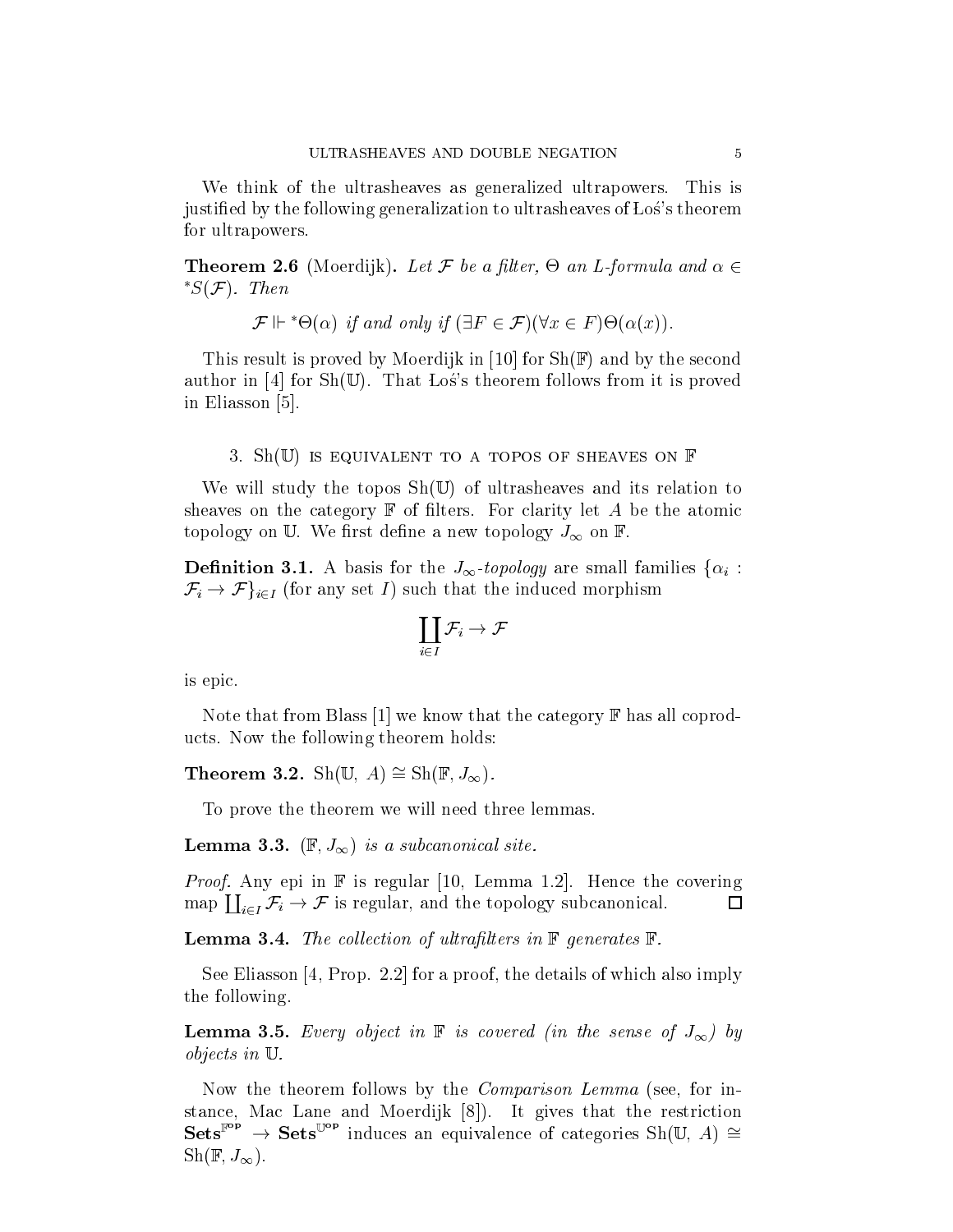4. Sh(U) is the double negation subtopos of  $\text{Sh}(\mathbb{F}, J)$ 

In this section we prove that  $\text{Sh}(\mathbb{U})$  is the double negation subtopos of  $\text{Sh}(\mathbb{F}, J)$ . Instead of working with sheaves for the Grothendieck topology  $J$  we will work with the (equivalent) Lawvere-Tierney topology  $j$ on  $Sets^{\mathbb{F}^{op}}$ .

A presheaf F in Sets<sup>Fop</sup> is a *j*-sheaf, with respect to a topology *j*. if for every dense monomorphism  $m: A \to E$  in  $\mathbf{Sets}^*$ , every map  $A \rightarrow F$  extends uniquely along m to a map  $E \rightarrow F$ .

We will prove that the  $j_{\neg \neg}$ -sheaves are the same as the  $j_{\infty}$ -sheaves in two steps. First we prove that a subpresheaf of a representable sheaf is dense with respect to the topology  $j_{\neg}$  if and only if the  $\neg$ -closure of it is  $j$ -dense. Then we prove that the latter are exactly the dense subobjects with respect to  $j_{\infty}$ . Note that it is enough to prove this for subobjects of representable sheaves.

We will prove both lemmas working with sieves on a filter, rather than in the Heyting algebra of subobjects. So, we will list some sieve formulations of topological and algebraical concepts.

- A sieve on  $\mathcal F$  is a subpresheaf  $A \rightarrowtail \mathbf{y}(\mathcal F)$ .
- 

\n- The *j*-closure of *A*, which is the sheamileation of *A*, is the set:
\n- $$
\overline{A}^j = \{h : \mathcal{G} \to \mathcal{F} \mid h^*A \in J(\mathcal{G})\}
$$
\n
$$
= \{h : \mathcal{G} \to \mathcal{F} \mid \exists \{g_i : \mathcal{G}_i \to \mathcal{G}\}_{i=1}^n \in J(\mathcal{G})
$$
\n such that  $h \circ g_i \in A, i = 1, \ldots n\}.$
\n

- A is j-dense if and only if A is a J-covering sieve of  $\mathcal{F}$ .<br>
If B is also a sieve on  $\mathcal{F}$  then<br>  $A \Rightarrow B = \{h : G \rightarrow \mathcal{F} | \forall g : \mathcal{H} \rightarrow G\}$
- $\bullet$  If  $D$  is also a sieve on  $\mathcal F$  then

$$
A \Rightarrow B = \{ h : \mathcal{G} \to \mathcal{F} \mid \forall g : \mathcal{H} \to \mathcal{G} h \circ g \in A \Rightarrow h \circ g \in B \},\
$$

which is a sieve on  $\mathcal{F}$ .

We know that the double negation closure of a subpresheaf  $A, \neg\neg A,$ is  $(A \Rightarrow 0) \Rightarrow 0$  and this can be calculated as

 $\neg\neg A = \{h : \mathcal{G} \to \mathcal{F} \mid \forall g : \mathcal{H} \to \mathcal{G} \exists f : \mathcal{H}' \to \mathcal{H} \text{ such that } h \circ g \circ f \in A\}.$ 

Moreover, from Mac Lane and Moerdijk [8, VI Lemma 1.2], we have that the double negation (in  $\text{Sh}(\mathbb{F},J)$ ) of a *j*-sheaf E is  $(E \Rightarrow 0') \Rightarrow 0'$ .

Here 0' is the sheafification of the empty presheaf which is isomorphic to  $y(0)$ , the initial object in Sh( $\mathbb{F}, J$ ). To be precise, as a subobject of  $y(\mathcal{F})$ :

$$
\overline{0}^j(\mathcal{G}) = \begin{cases} \{!\mathbf{1}_{\mathcal{F}} \circ f\} & \text{if } \mathcal{G} \text{ is improper (i.e. isomorphic to 0)}, \\ \emptyset & \text{if } \mathcal{G} \text{ is proper.} \end{cases}
$$

Here  $f : \mathcal{G} \to 0$  is an isomorphism.

We will prove that, for a subpresheaf  $A \to y(\mathcal{F})$  of a j-sheaf  $y(\mathcal{F})$ we have:

$$
(\overline{A}^j \Rightarrow \overline{0}^j) \Rightarrow \overline{0}^j = 1_{\mathbf{y}(\mathcal{F})}
$$
 if and only if  $(A \Rightarrow 0) \Rightarrow 0^j = 1_{\mathbf{y}(\mathcal{F})}$ .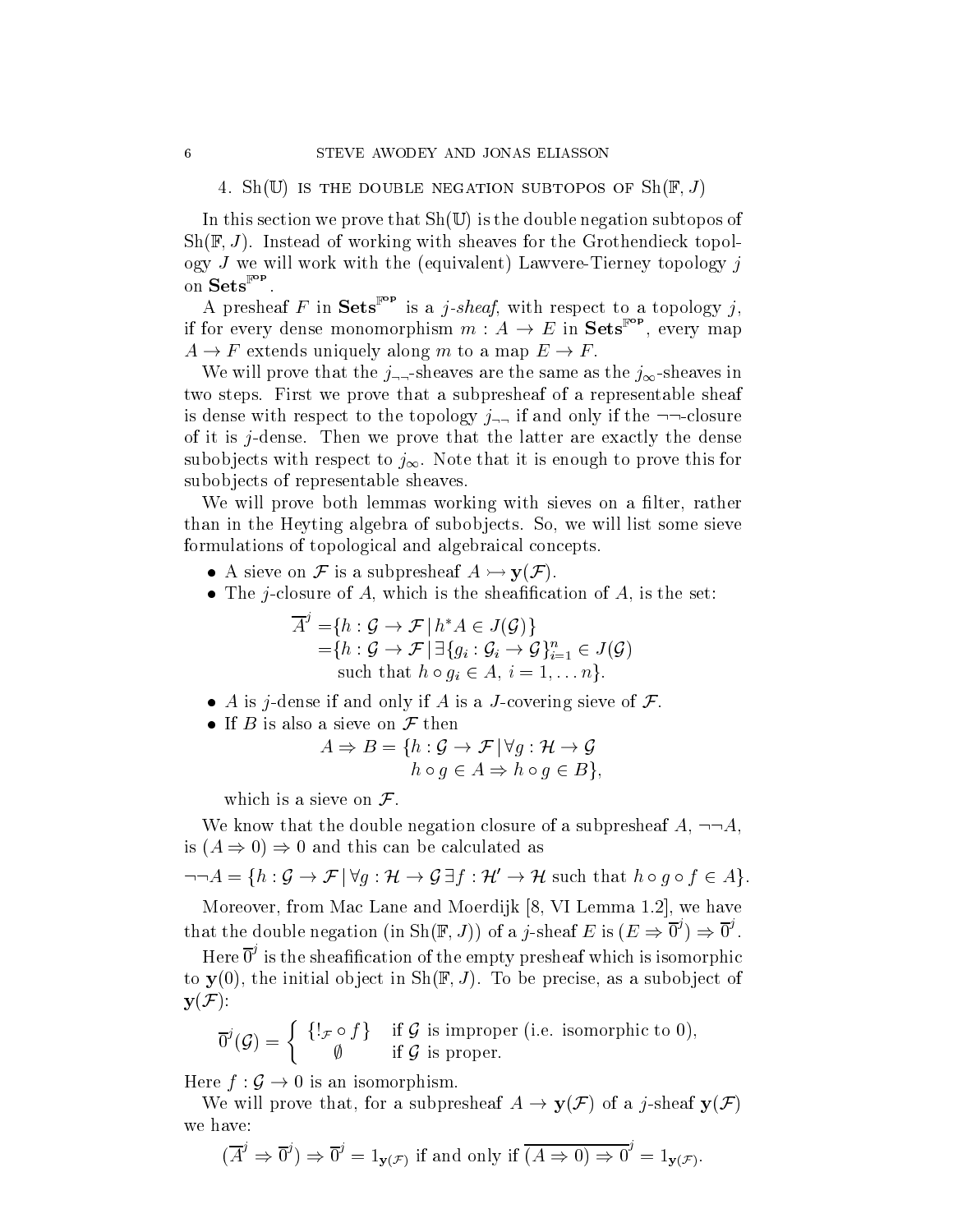Assume that  $\mathcal F$  is proper.

The righthand side then says that for all  $h : \mathcal{G} \to \mathcal{F}$  we have  $h \in$  $(A \Rightarrow 0) \Rightarrow 0'$ . Hence  $\forall h : G$ F is proper.<br>
and side then says that for all  $h : \mathcal{G} \to \mathcal{F}$  we have  $h \in$ <br>  $\therefore$  Hence  $\forall h : \mathcal{G} \to \mathcal{F} \exists \{g_i : \mathcal{G}_i \to \mathcal{G}\}_{i=1}^n \in J(\mathcal{G})$  such that The righthand side then says that<br>  $(A \Rightarrow 0) \Rightarrow 0^j$ . Hence  $\forall h : \mathcal{G} \rightarrow \mathcal{F} \exists \{h \circ g_i \in \neg \neg A \text{ for all } i = 1, ..., n. \}$ 

 $H^*$  and following conditions  $H^*$ 

Hence we get the following condition:  
\n
$$
\forall h: \mathcal{G} \to \mathcal{F} \exists \{g_i: \mathcal{G}_i \to \mathcal{G}\}_{i=1}^n \in J(\mathcal{G}) \text{ such that, for any } i \in \{1, ..., n\},
$$
\n
$$
\forall f_i: \mathcal{H}_i \to \mathcal{G}_i \exists e_i: \mathcal{H}'_i \to \mathcal{H}_i \text{ such that } h \circ g_i \circ f_i \circ e_i \in A. \tag{1}
$$

We illustrate this in a commutative diagram:



If F is proper the lefthand side is equivalent to  $A^{\prime} \Rightarrow 0^{\prime} \le 0^{\prime}$ . We will study it pointwise, at a filter G, i.e.  $(A' \Rightarrow 0')(G) \leq 0'(G)$ . We see that  $(A^{\prime} \Rightarrow 0^{\prime})(\mathcal{G}) = \{h : \mathcal{G} \rightarrow \mathcal{F} | \forall q : \mathcal{H} \rightarrow \mathcal{G} h \circ q \in A^{\prime}(\mathcal{H}) \Rightarrow$ the lefthand side is equivalent to  $A^* \Rightarrow 0^* \leq 0^*$ . We<br>wise, at a filter  $\mathcal{G}$ , i.e.  $(\overline{A}^j \Rightarrow \overline{0}^j)(\mathcal{G}) \leq \overline{0}^j(\mathcal{G})$ . We<br> $(\mathcal{G}) = \{h : \mathcal{G} \rightarrow \mathcal{F} | \forall g : \mathcal{H} \rightarrow \mathcal{G} h \circ g \in \overline{A}^j(\mathcal{H}) \Rightarrow$  $h \circ q \in 0^{\circ}(\mathcal{H})\}$ . If the filter G is proper, then  $0^{\circ}(\mathcal{G})$  is empty, and hence  $(A' \Rightarrow 0')(\mathcal{G})$  is also empty.

For proper  $\mathcal G$  we then have that:

$$
\forall h: \mathcal{G} \to \mathcal{F} \exists g: \mathcal{H} \to \mathcal{G} \text{ such that } h \circ g \notin \overline{0}^j(\mathcal{H})
$$
  
and  $\exists \{f_i: \mathcal{H}_i \to \mathcal{H}\}_{i=1}^n \in J(\mathcal{H}) \text{ such that,}$   
for any  $i \in \{1, ..., n\}, h \circ g \circ f_i \in A$ . (2)

We illustrate this case too, with a commutative diagram:



Here we assume that  $\mathcal G$  and  $\mathcal F$  are proper.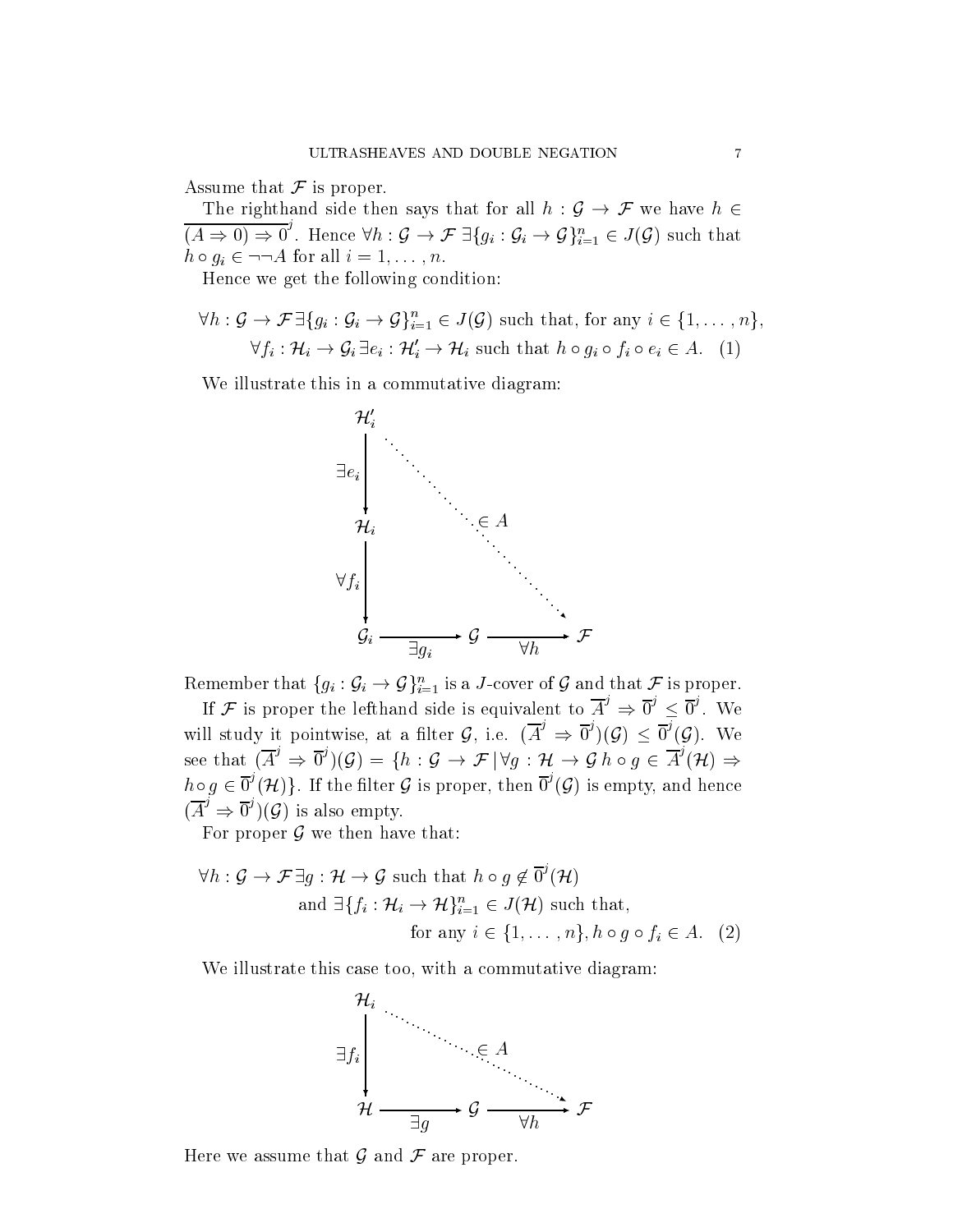**Lemma 4.1.** For a subpresheaf  $A \rightarrow y(\mathcal{F})$  of a j-sheaf  $y(\mathcal{F})$  we have:

$$
(\overline{A}^j \Rightarrow \overline{0}^j) \Rightarrow \overline{0}^j = 1_{\mathbf{y}(\mathcal{F})} \text{ if and only if } (\overline{A \Rightarrow 0}) \Rightarrow \overline{0}^j = 1_{\mathbf{y}(\mathcal{F})}.
$$

*Proof.* If the filter F is improper then  $y(\mathcal{F})$  is isomorphic to its subsheaf  $0'$ . But both  $(A' \Rightarrow 0') \Rightarrow 0'$  and  $(A \Rightarrow 0) \Rightarrow 0'$  are *j*-sheaves are j-sheaves and, thus, greater than or equal to  $0^{\prime}$ . Hence both sides of the equation are true, and therefore equivalent.

Now assume  $\mathcal F$  is proper. Then we have the descriptions  $(1)$  and  $(2)$ above) of the left- and righthand sides of the relation, and the scene is set for proving the equivalence:

 $\iff$ ": Note that it is enough to find a cover on F (because of the stability of the topology  $J$ ). Let  ${\mathcal F}$  be covered by the identity " $\implies$ ": Note that it is enough to find a cover on  $\mathcal F$  (because of the stability of the topology J). Let  $\mathcal F$  be covered by the identity  $1_{\mathcal F}: \mathcal F \to \mathcal F$ . Take any  $f: \mathcal G \to \mathcal F$  and prove that there is an  $e: \mathcal H$ such that  $1_{\mathcal{F}} \circ f \circ e \in A$ .  $1_{\mathcal{F}} : \mathcal{F} \to \mathcal{F}$ . Take any  $f : \mathcal{G} \to \mathcal{F}$  and prove that there is an  $e : \mathcal{H} \to \mathcal{G}$ 

If G is improper then  $f : \mathcal{G} \to \mathcal{F}$  is already in A, and you can take  $e$  to be the identity. If G is proper then by assumption, given  $f : \mathcal{G} \to \mathcal{F}$ , there is  $g : \mathcal{H} \to \mathcal{G}$  and  $f_1 : \mathcal{H} \to \mathcal{H}$  such that  $f \circ g \circ f_1 \in A$ . Hence, let  $e = g \circ f_1$ .

" $\iff$ ": Take any  $h : G \to F$ . If G is improper prove that  $(A^{\circ} \Rightarrow$  $[0, 0]$   $(\mathcal{G})$   $\leq$   $[0, 0]$ . Note that  $(A^{2} \Rightarrow 0^{2})(\mathcal{G})$  contains at most one map,  $s^{\omega} \leftarrow \infty$ : Take any  $h : \mathcal{G} \to \mathcal{F}$ . If  $\mathcal{G}$  is improper prove that  $(A^{\omega} \Rightarrow \overline{\mathbf{0}}^j)(\mathcal{G}) \leq \overline{\mathbf{0}}^j(\mathcal{G})$ . Note that  $(\overline{A}^j \Rightarrow \overline{\mathbf{0}}^j)(\mathcal{G})$  contains at most one map, since there are only one m (where  $f : G \to 0$  isomorphism) is in  $(A' \Rightarrow 0')(G)$  since, for any  $g: \mathcal{H} \to \mathcal{G}, (\mathcal{F} \circ f) \circ g = f_{\mathcal{F}} \circ (f \circ g) \in 0^{\circ}(\mathcal{H}).$ 

If  $G$  is proper then find a  $g : H \to G$  and a cover  $\{f_i\}$  of  $H$  such that  $g: \mathcal{H} \to \mathcal{G}, (\mathbf{1}_{\mathcal{F}} \circ f) \circ g = \mathbf{1}_{\mathcal{F}} \circ (f \circ g) \in \overline{0}^{\mathcal{I}}(\mathcal{H}).$ <br>If  $\mathcal{G}$  is proper then find a  $g: \mathcal{H} \to \mathcal{G}$  and a cover  $\{f_i\}$  of  $\mathcal{H}$  such that  $h \circ g \circ f_i \in A$ . By assumption there are  $g_1: \$ such that  $n \circ g_1 \circ 1_{\mathcal{G}_1} \circ e_1 \in A$ . Let  $g = g_1 \circ e_1$  and the identity  $1_{\mathcal{H}_1} : \mathcal{H}_1 \to \mathcal{H}_1$  be a covering. Then we have  $h \circ g \circ 1_{\mathcal{H}_1} \in A$ .  $g \circ f_i \in A$ . By assumption there are  $g_1 : \mathcal{G}_1 \to \mathcal{G}$  and  $e_1 : \mathcal{H}_1 \to \mathcal{G}$ <br>that  $h \circ g_1 \circ 1_{\mathcal{G}_1} \circ e_1 \in A$ . Let  $g = g_1 \circ e_1$  and the identity  $\colon \mathcal{H}_1 \to \mathcal{H}_1$  be a covering. Then we have  $h \circ g \circ 1_{\mathcal{H}_1}$ 

Our second lemma proves that the righthand side in the lemma above is equivalent to being  $j_{\infty}$ -dense.

**Lemma 4.2.** A subpresheaf A of a j-sheaf  $y(\mathcal{F})$  is  $j_{\infty}$ -dense if and only if  $\neg A$  is j-dense.

*Proof.* If the filter F is improper then  $y(\mathcal{F})$  is isomorphic to its subsheaf  $0'$ . But both  $A'^{\infty}$  and  $(A \Rightarrow 0) \Rightarrow 0'$  are *j*-sheaves are  $\sim$  j-sheaves and the sheaves are greater than  $\sim$ than or equal to  $0^{\circ}$ . Hence both conditions stated in the lemma are true, and therefore equivalent. Now assume  $\mathcal F$  is proper.

 $\Rightarrow$ ": Take  $\{\alpha_i : \mathcal{G}_i \to \mathcal{F}\}_{i \in I}$  a  $J_{\infty}$ -covering in A. Prove that the true, and therefore equivalent. Now assume  $\mathcal F$  is proper.<br>
"  $\implies$ ": Take  $\{\alpha_i : \mathcal G_i \to \mathcal F\}_{i \in I}$  a  $J_\infty$ -covering in A. Prove that the induced map  $f : \coprod_{i \in I} \mathcal G_i \to \mathcal F$  is in  $\neg \neg A$ . Take any  $g : \mathcal H \to \coprod_{i \in I}$ Consider  $\iota : \mathcal{G}_1 \to \coprod_{i \in I} \mathcal{G}_i$  (observe that we have  $f \circ \iota = \alpha_1$ ).

Next take the pullback of  $g: \mathcal{H} \to \coprod_{i \in I} \mathcal{G}_i$  and  $\iota: \mathcal{G}_1 \to \coprod_{i \in I} \mathcal{G}_i$ . Consider  $\iota : \mathcal{G}_1 \to \coprod_{i \in I} \mathcal{G}_i$  (observe that we have  $f \circ \iota = \alpha_1$ ).<br>Next take the pullback of  $g : \mathcal{H} \to \coprod_{i \in I} \mathcal{G}_i$  and  $\iota : \mathcal{G}_1 \to \coprod_{i \in I} \mathcal{G}_i$ .<br>Call the pullback  $\mathcal{H}'$  and the projection on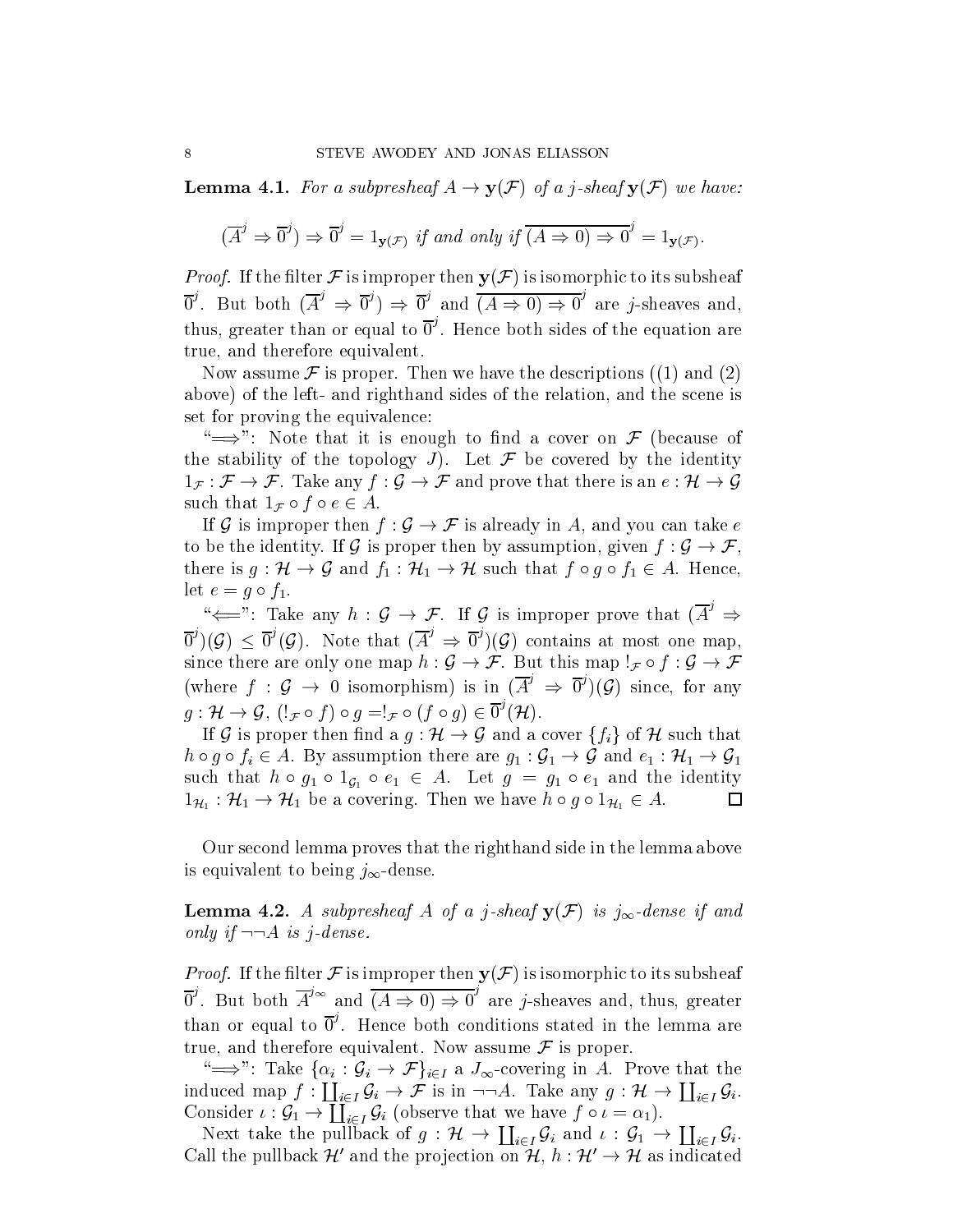in the diagram.



Then we have  $f \circ (g \circ h) = (f \circ l) \circ \pi_1 = \alpha_1 \circ \pi_1 \in A$ , since A is a sieve and  $\alpha_1 \in A$ . But  $f : \coprod_{i \in I} \mathcal{G}_i \to \mathcal{F}$  is an epimorphism, and hence  $(f \circ \iota) \circ \pi_1 = \alpha_1 \circ \pi_1 \in A$ , since A is a<br>  $i \in I \mathcal{G}_i \to \mathcal{F}$  is an epimorphism, and hence a J-covering of  $\mathcal{F}$ . we and  $\alpha_1 \in A$ . But  $f : \coprod_{i \in I} \mathcal{G}_i \to \mathcal{F}$  is an epimorphism, and hence<br>*J*-covering of  $\mathcal{F}$ .<br>" $\Longleftarrow$ ": Take  $\{f_i : \mathcal{G}_i \to \mathcal{F}\}_{i=1}^n$  a *J*-covering in  $\neg\neg A$ . We know that

for every  $\mathcal{G}_i$  there is a  $J_\infty$ -covering of ultraniters  $\{g^-_i: \mathcal{U}_i\to \mathcal{G}_i\}_{j\in I_i}$ (Lemma 3.5).

Now since  $j_i$  is in  $\neg \neg A$  there are  $h_j : H_j \to U_j$ , for  $i = 1, \ldots, n$ ,  $j \in I_i$ , such that  $f_i \circ g_j^i \circ h_j^i \in A$ . But the families  $\{f_i\}$  and  $\{g_j^i\}$ <br>are jointly epimorphic and the  $h_j^i$ 's are epimorphisms (since  $\mathcal{U}_j^i$  is an<br>ultrafilter) and, hence, the family  $\{f_i \circ g_i^i \circ h_i^i : \mathcal{$ are jointly epimorphic and the  $h_j^s$  are epimorphisms (since  $\mathcal{U}_j^s$  is an ultramier) and, hence, the family  $\{f_i\circ g_j\circ n_i:\pi_i\to\emptyset\}$ epimorphic and a  $J_{\infty}$ -covering of  $\mathcal{F}$ .

The proof is illustrated in this commutative diagram.



By Lemma 4.2 we have that a subpresheaf A of a representable sheaf is  $j_{\infty}$ -dense if and only if its  $\neg\neg$ -closure is j-dense. By Lemma 4.1 we have that the  $\neg\neg$ -closure is j-dense if and only if the j-closure of A is  $\neg\neg$ -dense (in Sh(F, J)). Hence, maps from  $j_{\infty}$ -dense subobjects of a sheaf extends to F if and only if maps from  $j_{\neg}$ -dense subobjects

 $\Box$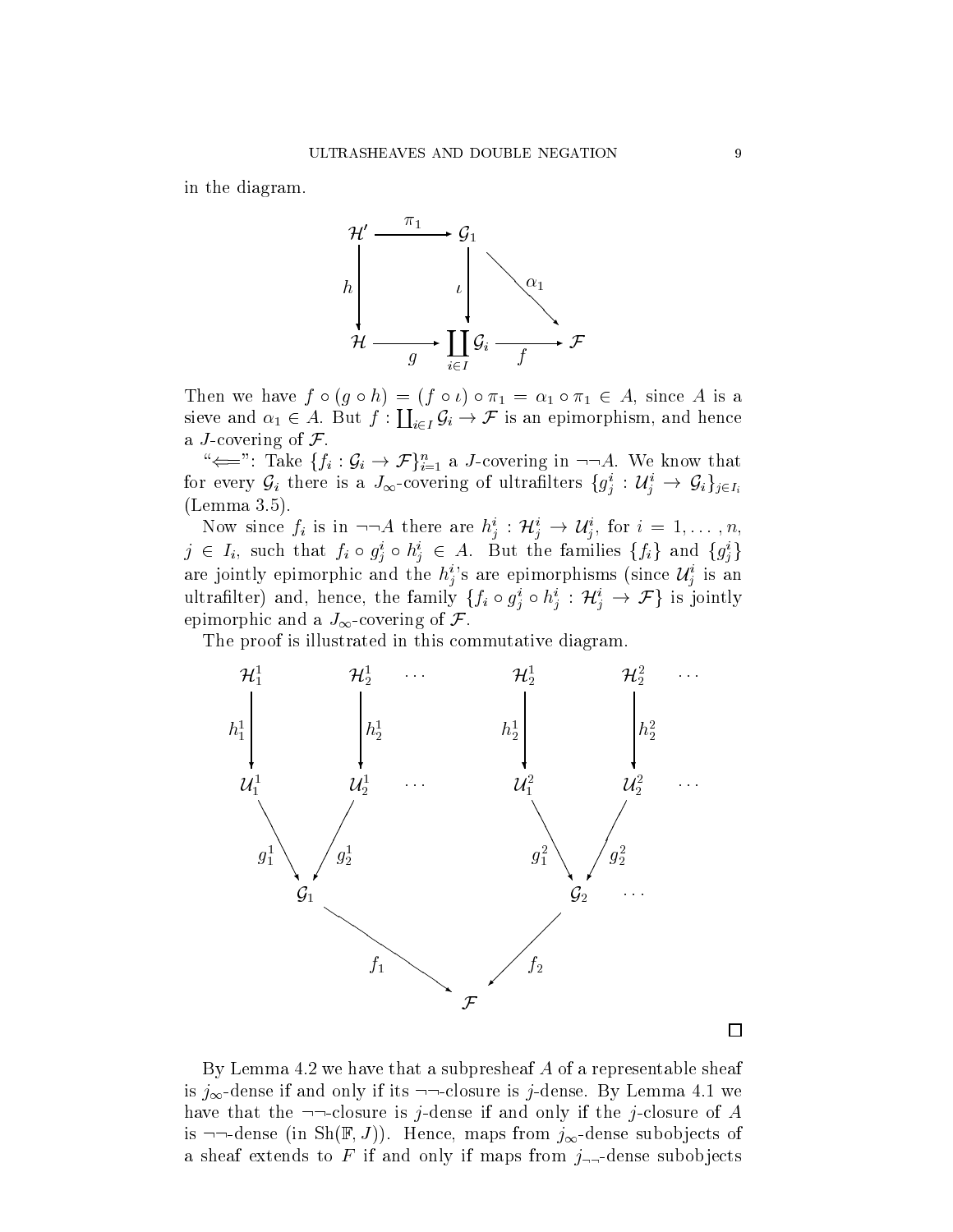extends to F. This gives that  $\text{Sh}_{\text{--}}(\mathbb{F},J) \cong \text{Sh}(\mathbb{F},J_{\infty})$ . Together with the result from section 3 we get the desired result:

**Theorem 4.3.** A presheaf F is in  $\text{Sh}_{\neg \neg}(\mathbb{F}, J)$  if and only if it is in  $\text{Sh}(\mathbb{F}, J_{\infty})$ , and  $\text{Sh}(\mathbb{F}, J_{\infty})$  is equivalent to  $\text{Sh}(\mathbb{U})$ , thus

 $\mathrm{Sh}_{\mathbb{H}}(\mathbb{F},J) \cong \mathrm{Sh}(\mathbb{U}).$ 

As was pointed out to us by an anonymous referee, there is the following elegant conceptual alternative to the foregoing pedestrian proof. The topos  $\text{Sh}(\mathbb{F}, J_{\infty})$  is Boolean, since it is equivalent to the Boolean topos  $\text{Sh}(\mathbb{U})$ , by Theorem 3.2. It thus suffices to show that the inclusion  $\text{Sh}(\mathbb{F}, J_{\infty}) \to \text{Sh}(\mathbb{F}, J)$  is dense, i.e. that the direct image functor preserves the initial object 0. But this can be checked directly from the definitions of the topologies J and  $J_{\infty}$ .

### 5. The double negation translation

In this section we show how the previous result can be used to transfer the truth of formulas between the toposes  $\text{Sh}(\mathbb{U})$  of ultrasheaves and  $\text{Sh}(\mathbb{F})$  of sheaves on filters. Since the methods are standard we will omit the proofs.

Between  $\text{Sh}(\mathbb{U})$  and  $\text{Sh}(\mathbb{F})$  there is a geometric morphism

$$
Sh(\mathbb{U}) \xrightarrow{i} Sh(\mathbb{F})
$$

consisting of the factors sheafification (with respect to the topology  $\lnot \rightarrow a : Sh(\mathbb{F}) \rightarrow Sh(\mathbb{U})$  and inclusion  $i : Sh(\mathbb{U}) \rightarrow Sh(\mathbb{F})$ .

For any ultrasheaf F in  $\text{Sh}(\mathbb{F})$  we then have the corresponding maps

$$
\mathrm{Sub}_{\neg\neg}(F) \xrightarrow{i} \mathrm{Sub}(F).
$$

The sheafification of such subobjects now corresponds to closure with respect to the double negation topology, previously written  $\neg\neg(\cdot)$ :  $\text{Sub}(F) \to \text{Sub}_{\text{unif}}(F)$ . The inclusion map of course acts as the identity on the closed subobjects of  $F$ .

 $\blacksquare$ terpretations of  $\mathbf{r}$  , the interpretations of  $\mathbf{r}$  , the interpretations of  $\mathbf{r}$ and  $\text{Sub}(F)$  will in general be different, since the interpretations of the logical symbols are different in the two toposes.

The first translation is from classical to intuitionistic logic, and it takes the form of a double negation translation. Let superscript  $(\cdot)$ denote the usual double negation translation (see for instance [20]). Then: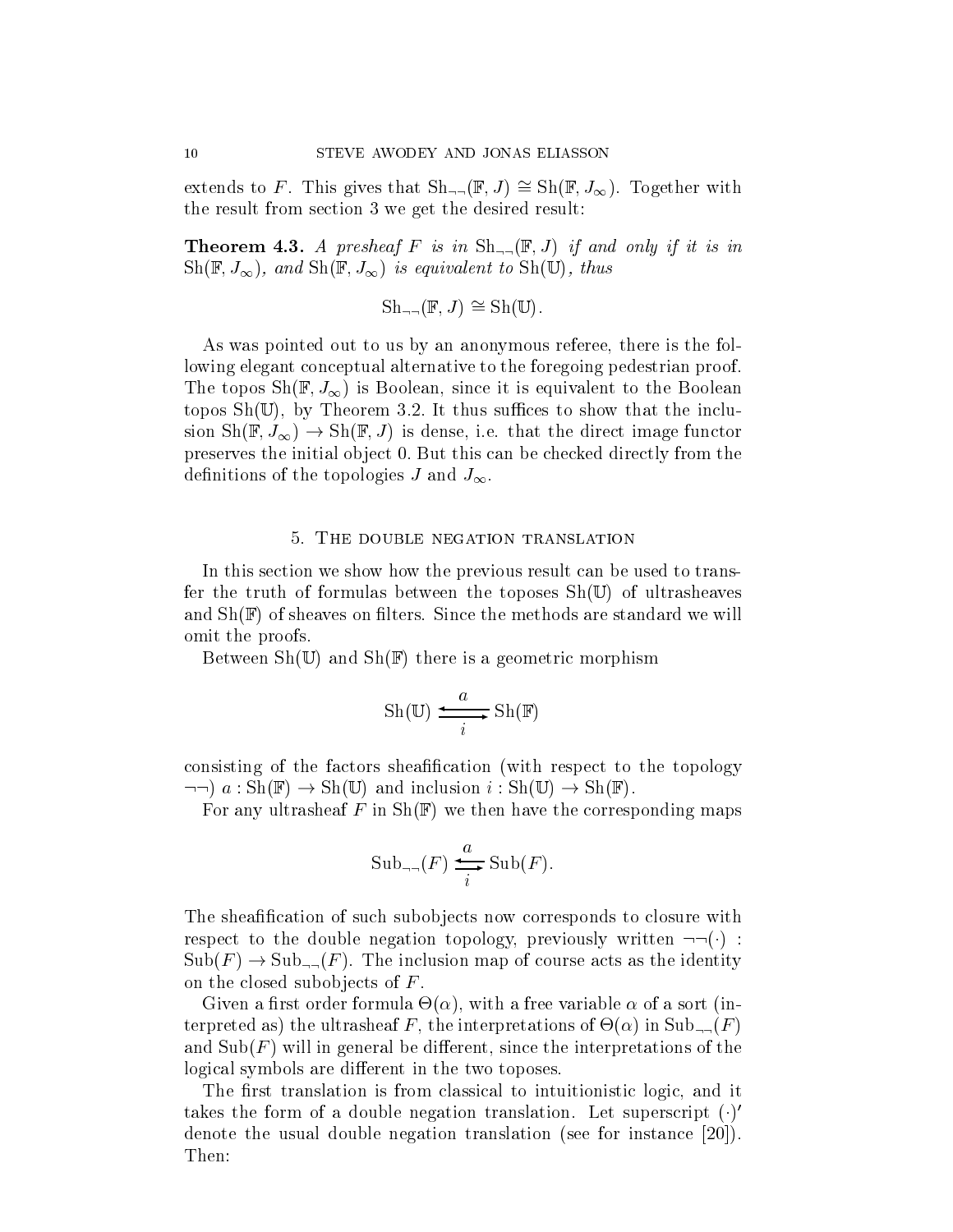$T$  . Let  $\mathcal{L}$  be a free variable variable variable variable variable variable variable variable variable variable variable variable variable variable variable variable variable variable variable variable variable var of a sort interpreted as an ultrasheaf F . Then, if -() is true in ultrasheaves  $\text{Sny} \cup \text{S}$ , its double negation translation  $\Theta$  ( $\alpha$ ) is true in sheaves on filters  $\text{Sh}(\mathbb{F})$ .

In the other direction we have the following result:

Theorem 5.2. Let -() be a rst order formula with a free variable of as a sort interpreted as an ultrasheaf  $\mathcal{A}$  . Assume, more over, that  $\mathcal{A}$  is a summer over, that  $\mathcal{A}$ without universal quantifiers and has double negation stable predicates.  $\blacksquare$  is the contrast in  $\blacksquare$  is also true in the sheaves in the sheaves in ultrasheaves in ultrasheaves in the sheaves in the sheaves in the sheaves in the sheaves in the sheaves in the sheaves in the sheaves in the s  $\mathrm{Sh}(\mathbb{U})$ .

Of course, classically any formula is equivalent to a formula without universal quantiers, so we have as an easy corollary:

 $\mathcal{L}$  , and a free variable formula - free variable formula - free variable formula - free variable formula - free variable formula - free variable formula - free variable formula - free variable formula - free variabl of a sort interpreted as an ultrasheaf F and with double negation stable  $p$ reatcates, there is a classicatly equivalent formula  $\Theta^+(\alpha)$  such that if  $\cup$  (a) is true in Sh(f) then  $\cup$ (a) is true in ultrasheaves Sh(U).

Theorem 5.2 cannot be extended to include universal quantifiers, as can be seen by considering the following fact. In Moerdijk [10] it is<br>shown that<br> $\text{Sh}(\mathbb{F}) \models \neg(\forall x \in \text{N}[\text{St}(x) \lor \neg \text{St}(x)].$ shown that

$$
Sh(\mathbb{F}) \models \neg (\forall x \in {}^*N)[St(x) \lor \neg St(x)].
$$

Note that  $\mathbb{N}$  is an ultrasheaf, and the standard predicate St is double negation stable.

Acknowledgements. The authors would like to thank Jeremy Avigad at Carnegie Mellon University for his interesting suggestions. The second author would also like to thank everyone at Carnegie Mellon University for making his stay there so pleasant.

#### **REFERENCES**

- [1] A. Blass "Two closed categories of filters" Fund. Math. 94(1977) no. 2 129-143
- [2] C. Butz "Saturated models of Intuitionistic theories" unpublished manuscript
- [3] C.C. Chang and H.J. Keisler *Model theory* third ed. North-Holland 1990
- [4] J. Eliasson "Ultrapowers as sheaves on a category of ultrafilters" Preprint. Available at http://www.math.uu.se/~jonase/research.html
- [5] J. Eliasson "Ultrasheaves and Ultrapowers" in preparation
- [6] D. P. Ellerman "Sheaves of structures and generalized ultraproducts"  $Ann.$ Math. Logic 7(1974) 163-195
- [7] V. Koubek and J. Reiterman "On the category of filters" *Comment. Math.* Univ. Carolinae 11(1970) 19-29
- [8] S. Mac Lane and I. Moerdijk Sheaves in geometry and logic Springer-Verlag 1994
- [9] M. Makkai "The topos of types" in: Logic Year  $1979-80$  Lecture Notes in Math. 859 157-201